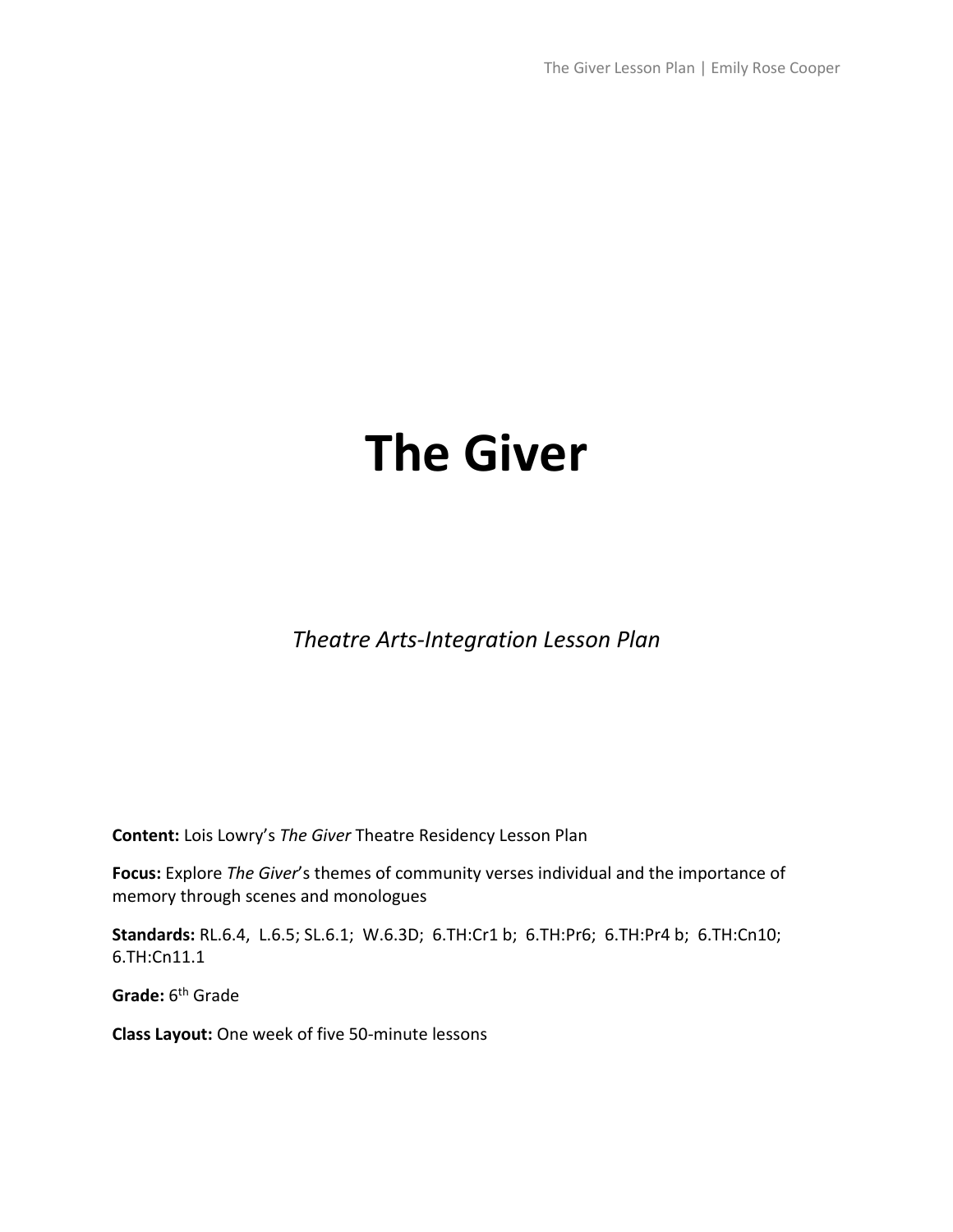## *Lesson 1 of 5*

**Focus:** Exploring what it takes to create a perfect community and where it could go wrong **Standards:** SL.6.1, 6.TH:Cn11.1 **Materials/Preset:** White Paper, Note Paper, Pencils, Coloring Supplies

Warm Up (10): Name and gesture, Game – Bibbity Bibbity Bop (to split class into groups of four to five)

**Focus (5):** Discuss as a class the qualities of The Community in *The Giver*. What values did The Community hold? What was the ideal citizen/population? What did it take to create that ideal?

**Activity 1 (10):** Groups brainstorm their version of an ideal community. They must decide on what the mission of the community and what they gave up achieving that goal. They must also (at least) three positive qualities of the community, three negative qualities of the community, and three qualities of an ideal citizen.

**Activity 2 (20):** Group create brochures for their new community, advertising what is great about it. It should be colorful and include the information from the first activity.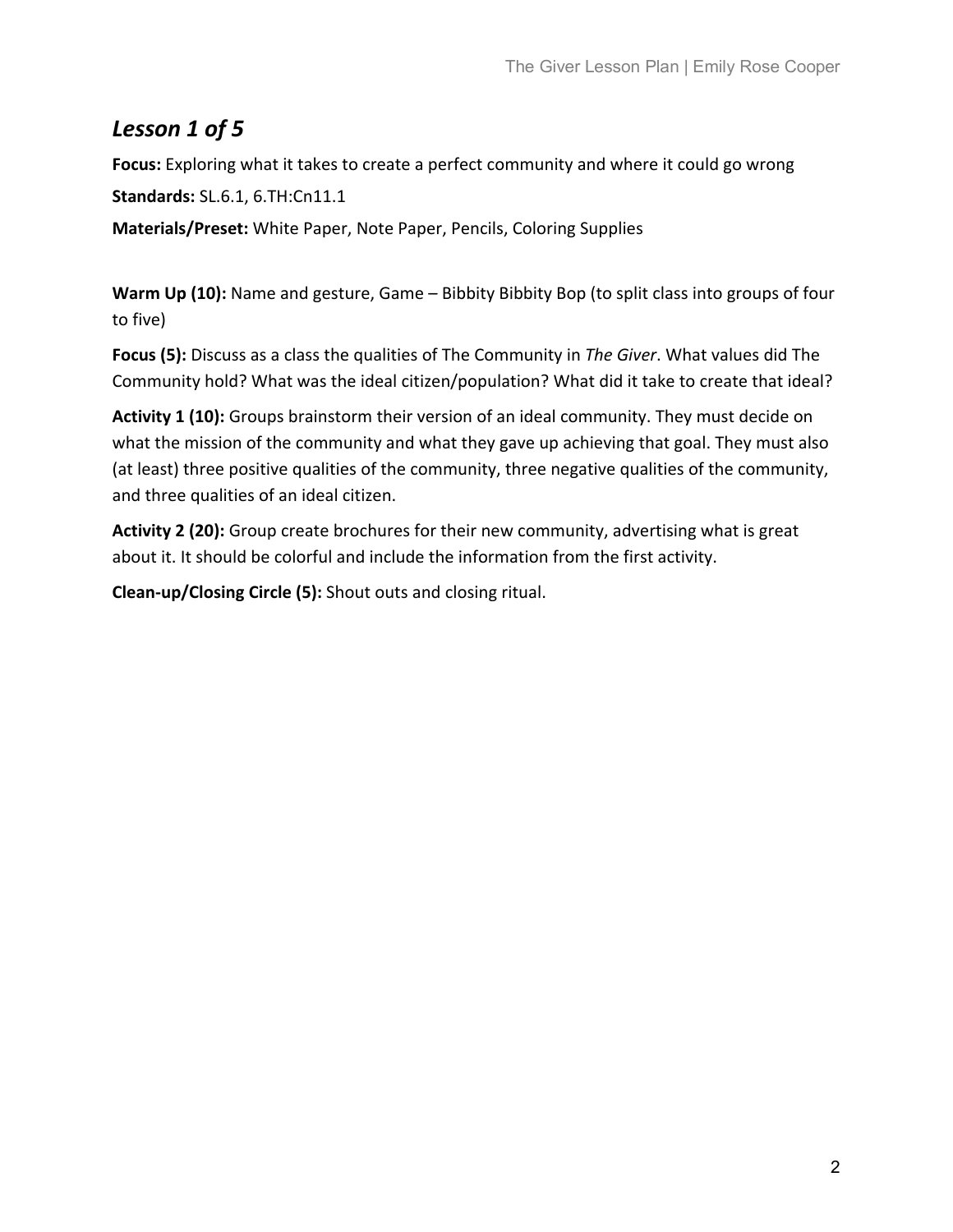#### *Lesson 2 of 5*

**Focus:** Creating scenes based on the rules of the community **Standards:** W.6.3D, 6.TH:Cr1 b, 6.TH:Cn10 **Materials/Preset:** Lined Paper, pencils

#### **Warm Up (5):** Game - What are you doing?

**Focus (10):** Gather together for a class discussion. What did Jonas begin to question after he became the receiver? Did he accomplish getting others to question the ways of the Community? In our own communities and society, what could happen if someone questions the standard practices of a group or organization? Is there a reward for being a model citizen?

Activity 1 (12): Split off into the groups from the previous class. Groups work together to create a script for a scene of someone following the rules of the Community created yesterday. What standard are they upholding? How are they treated by the Community? Are they rewarded in some way for their actions? Everyone must speak at least once. The Sameness Community in *The Giver* is very concerned with specific language choices, so all dialogue must be very specific and clear in meaning.

**Rehearsal 1 (3):** Practice the above scene, on its feet, as many times as possible.

**Activity 2 (12):** In the same groups, work together to create a script for a scene of someone questioning the Community created yesterday. What is this person pushing back against? Do others agree? Is this person punished in some way? Is this aspect of the community changed in any way? Everyone must speak at least once. The Sameness Community in *The Giver* is very concerned with specific language choices, so all dialogue must be very specific and clear in meaning.

**Rehearsal 2 (3):** Practice the above scene, on its feet, as many times as possible.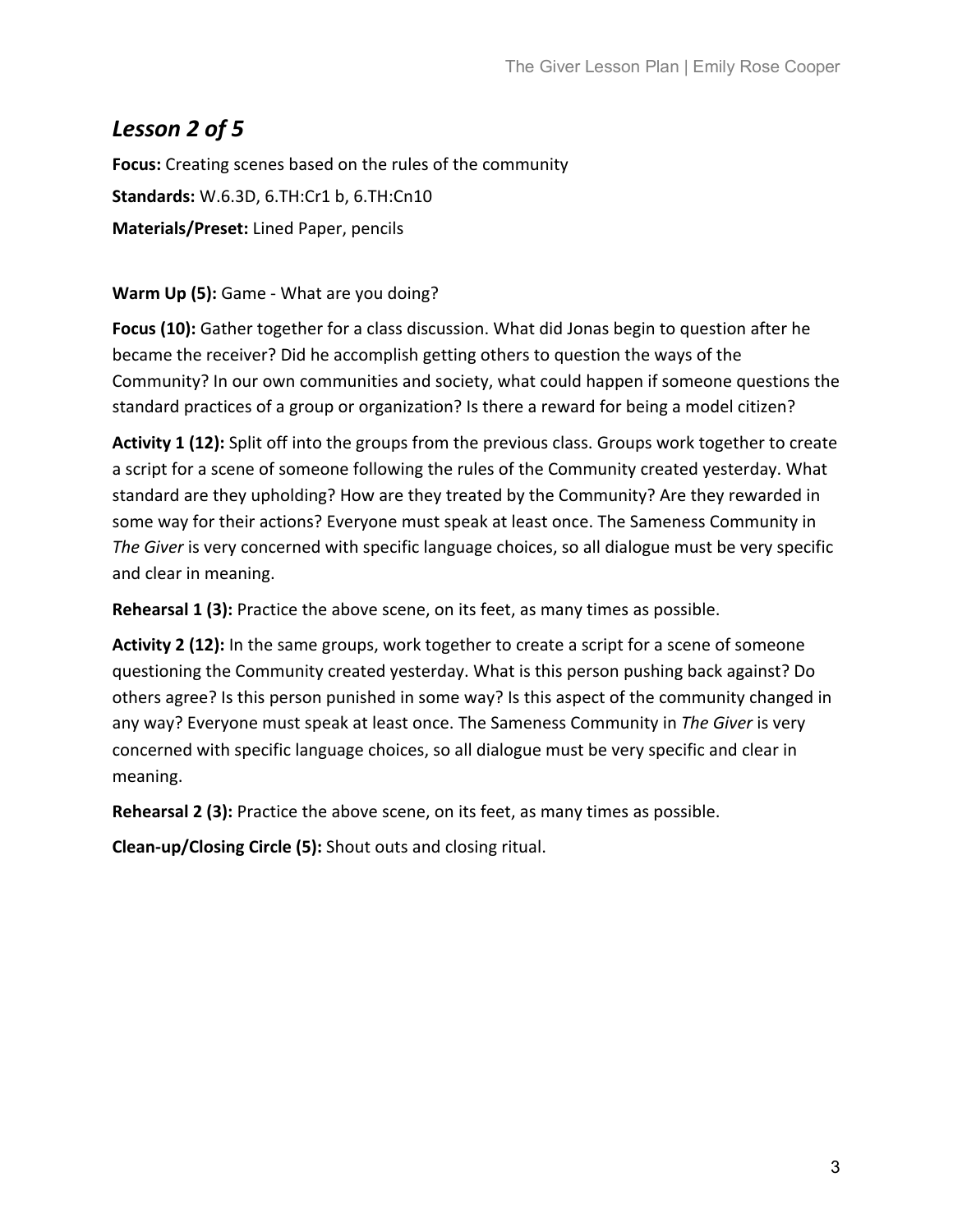#### *Lesson 3 of 5*

**Focus:** Creating a sensory-based monologue based on memories.

**Standards:** RL.6.4, L.6.5

**Materials/Preset:** Pencils, Lined Paper, Guided Meditation Sheet

#### **Warm Up (10):** Game - Just a Minute

**Focus (5):** Have everyone travel back to their desks for a group discussion. What does Jonas experience when the Giver shares memories with him? How do we share memories with each other? To have a clear memory, what sensory details do we focus on? Has anyone had a memory strongly tied to a sensory experience?

**Activity 1 (10):** Announce that we are all going to be documenting happy memories from elementary school. They will be writing monologues about this happy memory, like they are telling a friend about the event. It should be in first person: 'I,' 'My', and 'Me.' Prepare them to focus on the sensory details: sights, sounds, smells, tastes, and touch. Have the students close their eyes and listen to the guided meditation the TA leads. This is a silent activity.

**Activity 2 (10):** Silently have the students pull out a piece of paper and pencil to write with. Give them five minutes to free-write silently. Their pencils shouldn't leave the page and they should continue to write whatever comes to their head. After five minutes, give them another five to edit. Everyone should write at least five lines.

**Activity 3 (10):** Move the students back into their groups. Have them share their monologues with the small group. Have them decide two memories to "give away" – hand to the TA to be given to another group the next day – and one to "release" themselves – to be performed themselves on Friday. Collect the "given" memories.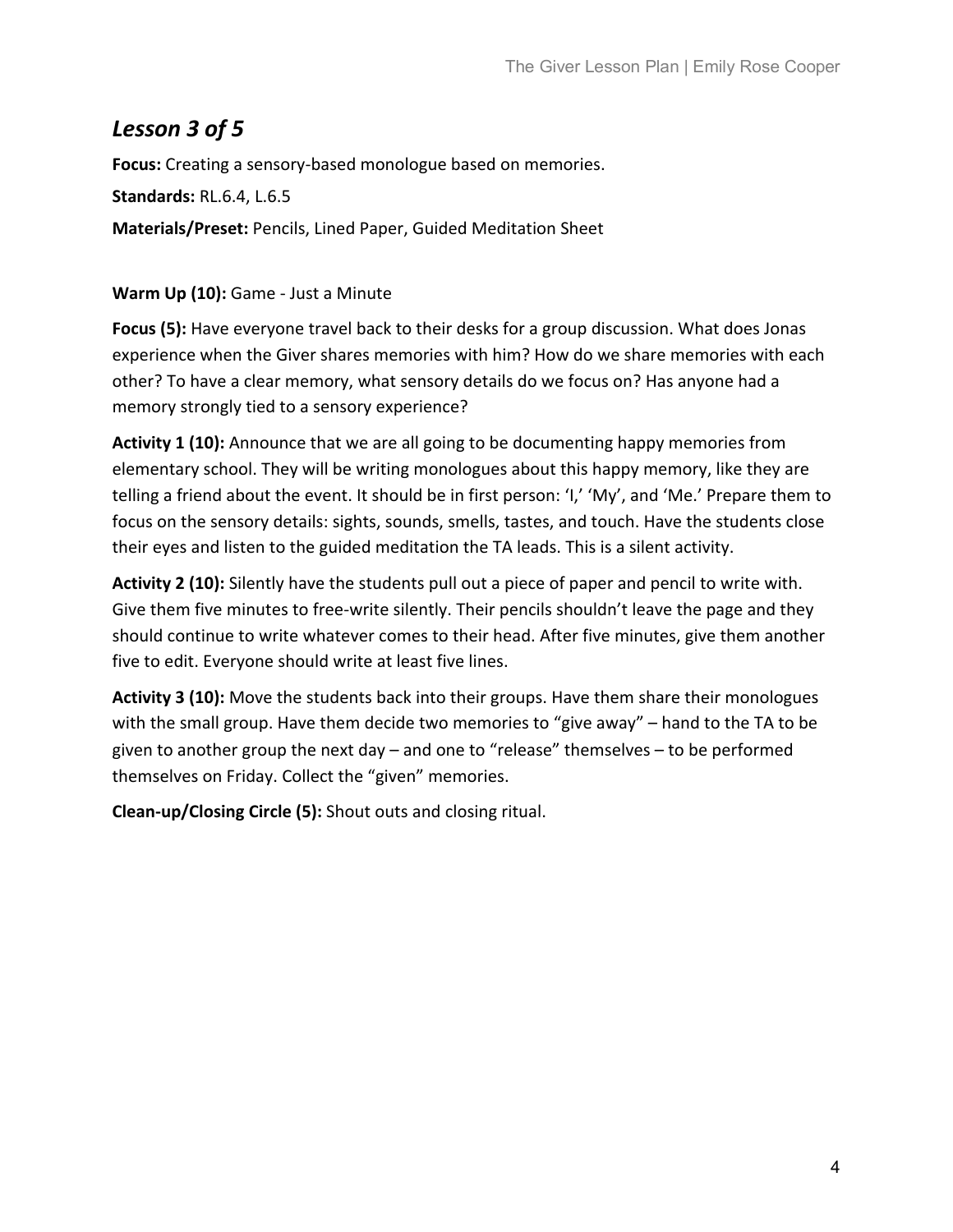## *Lesson 4 of 5*

**Focus:** Interpreting prewritten text as your own and preparing for performances

**Standards:** RL.6.4, L.6.5

**Materials/Preset:** Memory Monologues, Scripts, Brochures

**Warm Up (5):** Game - What are you doing?

**Focus (5):** Gather together for a class discussion. How do we make a piece of text come alive? How can we convey tone? How can we use our voices and bodies to make it interesting for an audience?

**Activity 1 (10):** Have everyone get into their groups. Pass out the "given" memory monologues to new groups (now they are "received"). Have each group decided on two people to present these monologues. Have them practice each monologue at least five times. The others in the group are directors that give notes to make the text come alive.

**Activity 2 (25):** The groups rehearse all their pieces in order: the brochure for their community, the scene following the rules, the scene questioning the rules, the personal memory, and the two received memories. Keep a tally on the board of how many complete runs a group does.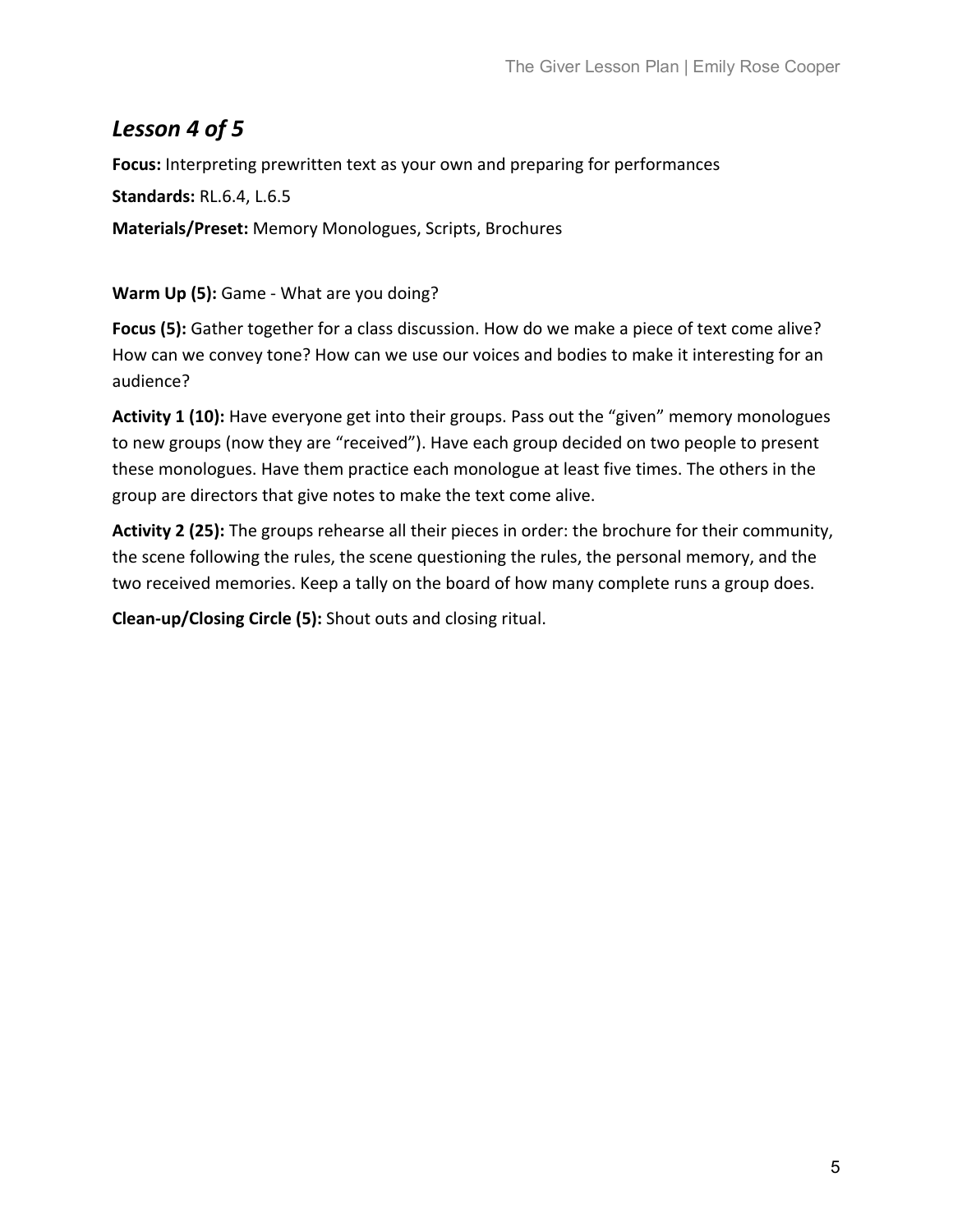## *Lesson 5 of 5*

**Focus:** Performances **Standards:** 6.TH:Pr6; 6.TH:Pr4 b **Materials/Preset:** Scripts, Monologues, Brochure, pencils, line paper

**Warm Up (10):** Break into groups and rehearse through the material as many times a possible

**Performance (30):** While not performing, students are taking notes on the performances. For each performance they write positives they see in one column and questions they have in another.

**Activity 1 (5):** Fill out evaluation forms.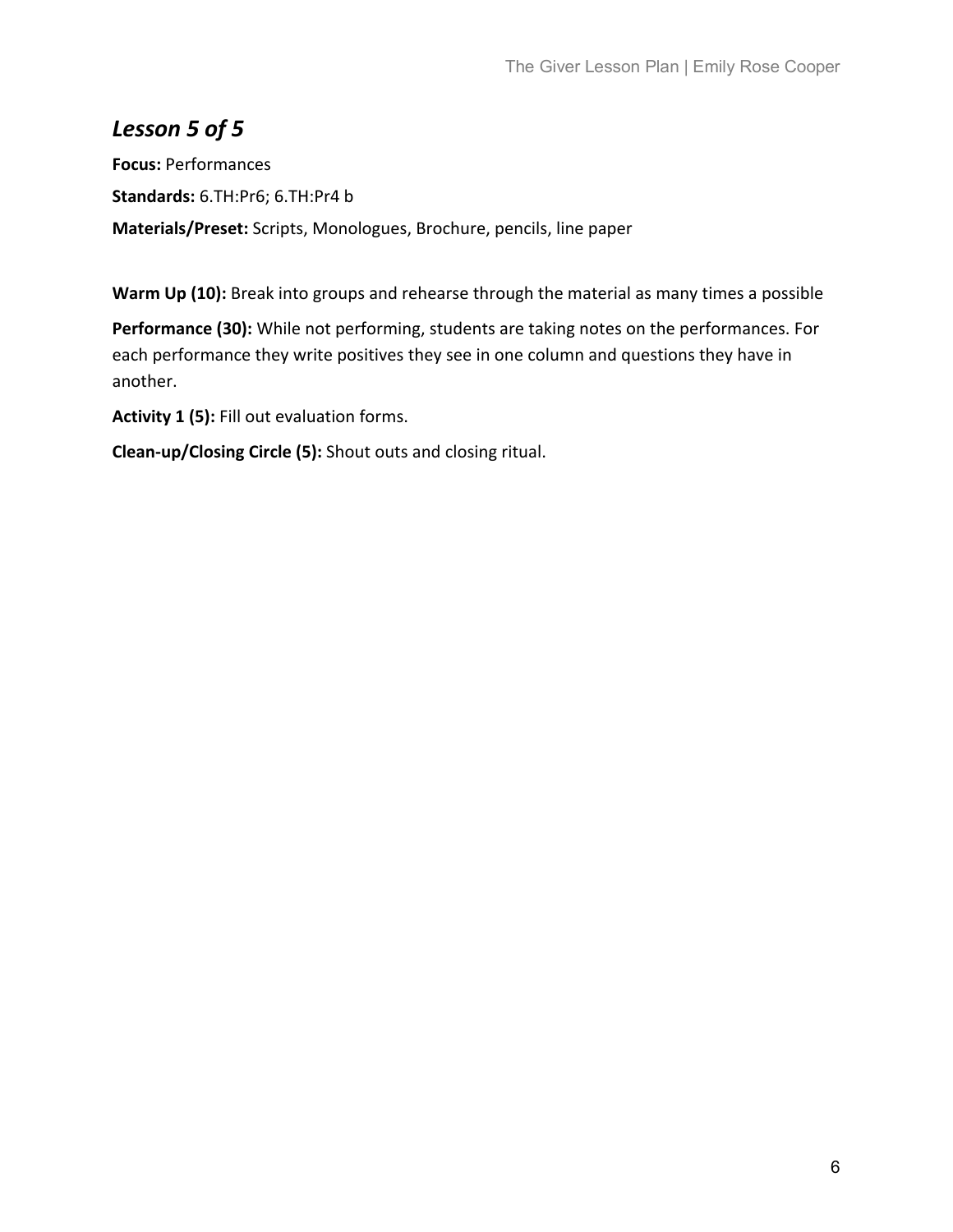#### *Guided Meditation*

Close your eyes.

First, relax your body. Starting at the top of your head, allow a feeling of relaxation to begin. Feel the relaxation grow with each breath you take.

Inhale... Relax your scalp and head.... exhale.... Let the tension go away even more.... Breathe in relaxation.... Feeling your face and ears relax... exhale all the tension. Inhale.... Feeling your neck and shoulders relaxing.... As you exhale, let all the muscles of your neck and shoulders release their hold, relaxing fully....

Breathe in, feeling the relaxation continuing to your arms and hands... Breathe out the tension.... Breathe in relaxation.... Allowing your chest and upper back to relax.... release the tension as you exhale. Inhale, feeling the relaxation flowing through your middle back and your stomach.... Release the muscles of your back and stomach as you breathe out.... As you take another breath, feel your lower back relaxing. Feel the tension leaving as you release the breath.

As you inhale, feel your upper legs relaxing... Let the muscles of your legs completely let go as you breathe out. Take another breath drawing in relaxation, all the way down to your feet. Let your legs go limp as you exhale. Continue to breathe in relaxation and breathe out tension. Now you are feeling deeply relaxed. Deeply relaxed and calm...

Begin to create a picture in your mind. Imagine that you are floating on a soft, fluffy white cloud. Feel the surface beneath you becoming softer... more cloud-like... Feel the cloud rising out of the surface you are on, surrounding you in its protective support... soon you are floating on just the cloud... Let it rise a little further, taking you with it.... see the walls and ceiling around you disappearing as you float into the sunny sky.... Drifting on the cloud. Feel the cloud beneath you. It is soft but supportive. Feel the cloud supporting your whole body. Notice each place where your body is touching the cloud. Feel how soft and comfortable the cloud is. It is almost like floating in the air.

Begin to recall the memory from your childhood. A happy, blissful one. Be in the memory as fully as possible. Use all your senses. Imagine what you look like in the memory. How does your body feel? What is your minding focusing on? Bring in whatever smells, textures and sounds that fill in the experience. Now get a panoramic view, taking everything into yourself as if it was happening for the first time. This is your experience. Right now. You are feeling whatever it is